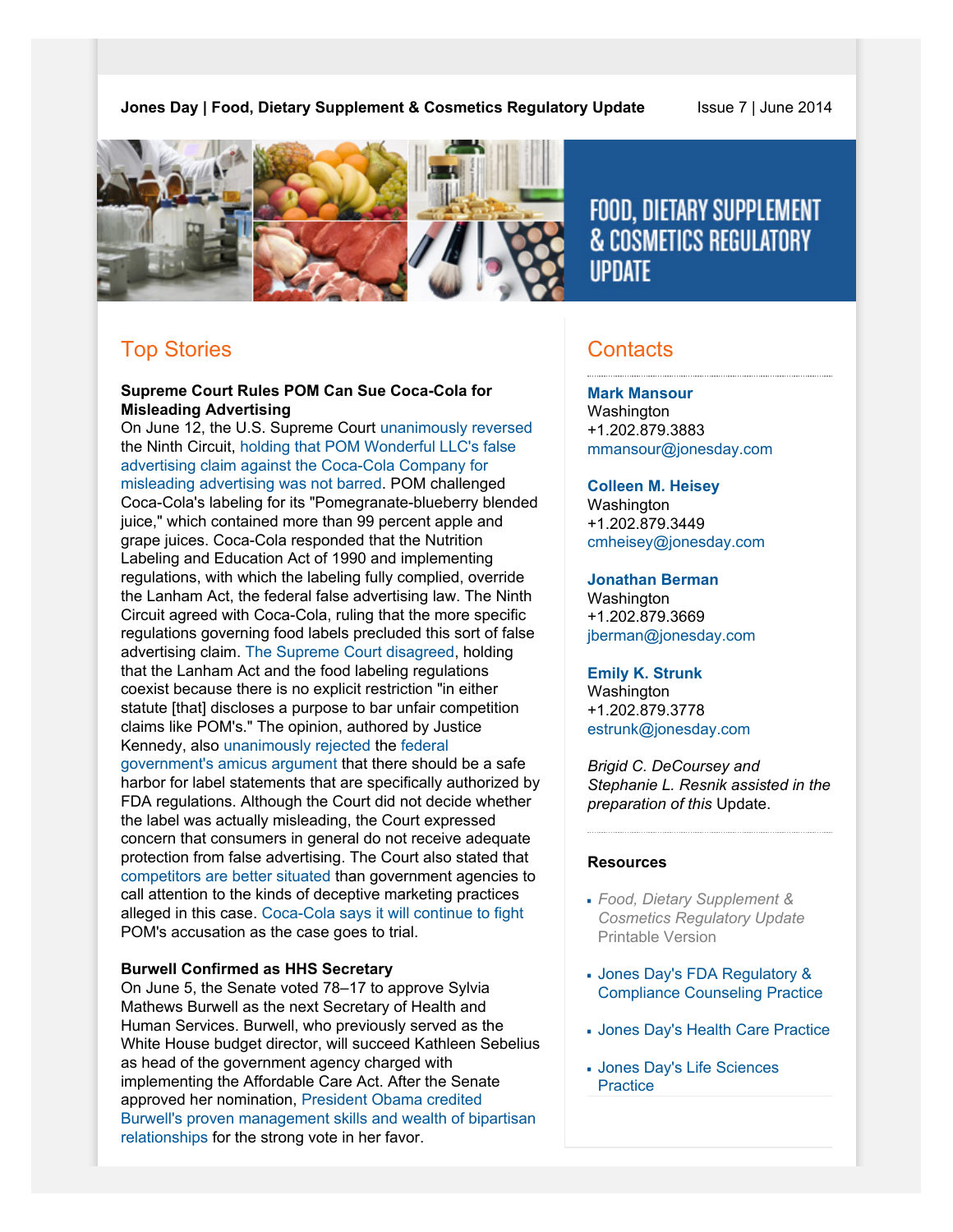# **FDA Publishes Compliance Policy Guide Regarding Food Facility Registration**

On June 3, FDA issued a revised *[Compliance Policy Guide Regarding Food Facility Registration for](http://www.fda.gov/downloads/ICECI/ComplianceManuals/CompliancePolicyGuidanceManual/UCM399369.pdf) [Human and Animal Food](http://www.fda.gov/downloads/ICECI/ComplianceManuals/CompliancePolicyGuidanceManual/UCM399369.pdf)*, which provides guidance for FDA staff on food facility registration requirements, as updated by the Food Safety Modernization Act ("FSMA"). FSMA amended the food facility registration requirements initially established by the Bioterrorism Act of 2002 to require additional registration information, biennial renewal, and assurance that FDA will be permitted to inspect the facility at certain times. FSMA also authorizes FDA to suspend registrations if FDA determines a food facility manufactured, processed, or otherwise handled a food with a reasonable probability of causing harm, and the facility was the cause of the reasonable probability or had reason to know about it. The publication largely reiterates FDA's *[Guidance for Industry: What You Need to](http://www.fda.gov/Food/GuidanceRegulation/GuidanceDocumentsRegulatoryInformation/ucm331957.htm) [Know About Registration of Food Facilities](http://www.fda.gov/Food/GuidanceRegulation/GuidanceDocumentsRegulatoryInformation/ucm331957.htm)*, which lays out FDA's authority to inspect a facility or suspend a facility's registration.

# **FDA to Hold Public Meeting on Proposed Food Labeling Rules**

In the May 29 *[Federal Register](http://www.gpo.gov/fdsys/pkg/FR-2014-05-29/pdf/2014-12362.pdf)*, FDA announced a public meeting to discuss [two proposed rules aimed](http://www.jonesday.com/fda-proposes-far-reaching-changes-to-nutrition-facts-panel-02-28-2014/) [at updating nutrition information and serving size requirements on the nutrition facts labels](http://www.jonesday.com/fda-proposes-far-reaching-changes-to-nutrition-facts-panel-02-28-2014/) to provide consumers with information used to maintain healthy dietary practices. The meeting will be held on June 26 from 8:30 a.m. to 5 p.m. in Washington, DC. FDA encourages all persons who wish to attend the meeting to [register in advance](http://www.fda.gov/Food/NewsEvents/WorkshopsMeetingsConferences/default.htm). There is no fee to register for the public meeting, and registration will be on a first-come, first-served basis. *Comments on both rules due August 1.*

# **FDA FY2015 Budget Increased by House Appropriations Committee**

On May 29, the U.S. House of Representatives [Committee on Appropriations voted 31–18 to increase](http://www.agri-pulse.com/Washington-Week-Ahead-Focus-on-agriculture-spending-bill-05272014.asp) [FDA's 2015 fiscal year budget by nearly \\$2.6 billion.](http://www.agri-pulse.com/Washington-Week-Ahead-Focus-on-agriculture-spending-bill-05272014.asp) Food safety activities in particular received an increase of \$25 million. USDA's Food Safety and Inspection Service's budget remained the same, around \$1 billion.

# **Latest FDA and USDA Regulatory Agendas Push Several Rules to Fall 2014**

On June 2, the White House published its *[Current Regulatory Plan and Unified Agenda of Regulatory](http://www.reginfo.gov/public/do/eAgendaMain) [and Deregulatory Actions](http://www.reginfo.gov/public/do/eAgendaMain)* reporting on regulatory priorities for spring 2014. According to the *Agenda*, [several key regulations that were expected this spring and summer will not be issued until later this](http://www.foodsafetynews.com/2014/06/white-house-releases-spring-2014-regulatory-plan/#.U5W7afnD_WJ) [year](http://www.foodsafetynews.com/2014/06/white-house-releases-spring-2014-regulatory-plan/#.U5W7afnD_WJ). For example, actions on adding nutrition labeling to [restaurant menus](http://www.gpo.gov/fdsys/pkg/FR-2011-04-06/pdf/2011-7940.pdf#page=2) and food in [vending](http://www.gpo.gov/fdsys/pkg/FR-2011-04-06/pdf/2011-8037.pdf#page=1) [machines](http://www.gpo.gov/fdsys/pkg/FR-2011-04-06/pdf/2011-8037.pdf#page=1) were supposed to be finalized in February, but now these final rules will issue in June. Similarly, the [Modernization of Poultry Slaughter Inspection rule](http://www.gpo.gov/fdsys/pkg/FR-2012-04-26/pdf/2012-10111.pdf#page=1) will not be finalized until July, even though it had previously been slated for finalization in April. The [final rule on labeling mechanically](http://www.gpo.gov/fdsys/pkg/FR-2013-12-03/pdf/2013-28840.pdf#page=1) [tenderized beef products](http://www.gpo.gov/fdsys/pkg/FR-2013-12-03/pdf/2013-28840.pdf#page=1) will issue in September instead of June. Other regulatory items that are behind schedule include a proposed rule for updating pet food nutrition fact labels, as well as a proposed rule requiring firms to report antimicrobial active ingredients in food-producing animals.

# **FDA Launches openFDA Providing Easy Access to Valuable Data**

On June 2, FDA launched [openFDA,](http://open.fda.gov/) a new initiative designed to make it easier for web developers, researchers, and the public to access large, important public health datasets collected by the agency. OpenFDA will make publicly available data accessible in a structured, computer-readable format. It provides a "search-based" application programming interface—the set of requirements that govern how one software application can talk to another—that allows users to find both structured and unstructured content online.

# **FDA Announces Read the Label Youth Outreach Campaign**

On June 3, [FDA announced](http://www.fda.gov/Food/NewsEvents/ConstituentUpdates/ucm399670.htm) its outreach campaign to teach young people (ages 9–13) to use the Nutrition Facts Label to make healthy food choices. *[Read the Label](http://www.fda.gov/Food/IngredientsPackagingLabeling/LabelingNutrition/ucm281746.htm)* is the next generation of the FDA's *[Spot the Block](http://www.cartoonnetwork.com/promos/201004_fda/flashpage.html)* campaign for "tweens." The new component features a guide and activities for afterschool and summer program leaders to help kids understand the Nutrition Facts Label on food packages. The comprehensive campaign also includes a wide assortment of downloadable, ready-touse materials for community educators, families, and adolescents.

# **Iowa Egg Producer to Pay \$6.8 Million Fine for Crimes Related to Tainted Eggs**

Two owners of an [Iowa egg production facility will pay \\$6.8 million in fines](http://www.nytimes.com/2014/06/03/business/quality-egg-to-pay-fine-for-selling-tainted-eggs.html?_r=0) as part of their plea agreement after pleading guilty to charges of bribery and introducing adulterated and misbranded food into interstate commerce. An employee admitted that he bribed at least one USDA official to allow for the sale of eggs that had been "red tagged" for failing to meet USDA standards. The release of the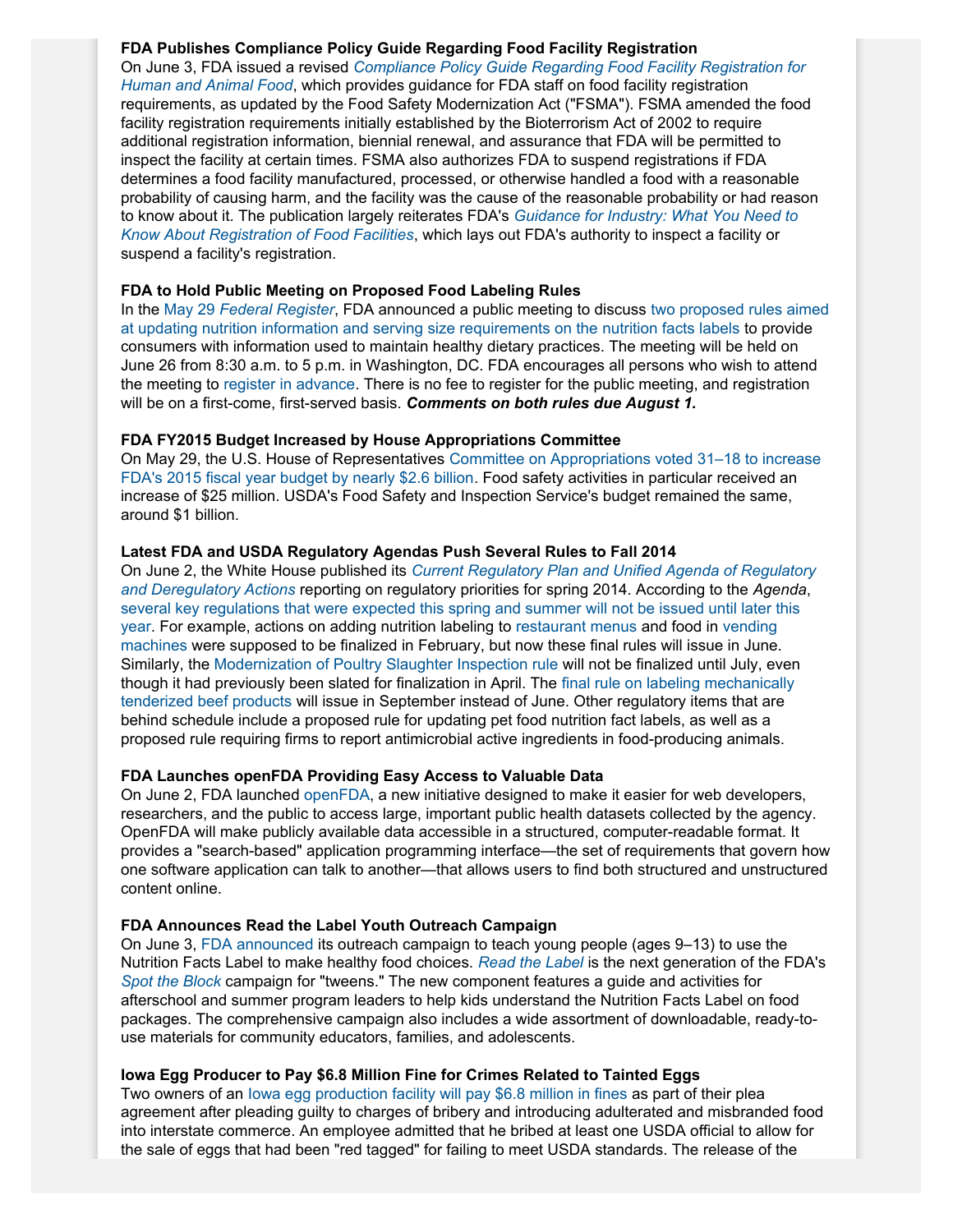tainted eggs resulted in a *Salmonella* outbreak that affected tens of thousands of people and forced the recall of 550 million eggs.

### **USDA Announces \$26.2 Million to Combat Viruses Affecting Pork Producers**

On June 5, in response to the significant impact that porcine epidemic diarrhea virus and porcine deltacoronavirus are having on U.S. pork producers, [USDA announced](http://www.aphis.usda.gov/animal-health/secd) \$26.2 million in new funding to combat these diseases. Additionally, USDA issued a Federal Order requiring the reporting of new detections of these viruses to its Animal and Plant Health Inspection Service or state animal health officials.

### **FDA and EPA Update Advice on Fish Consumption and Mercury**

The FDA and EPA are [revising their joint fish consumption Advice and Questions & Answers](http://www.fda.gov/Food/FoodborneIllnessContaminants/Metals/ucm393070.htm) to encourage pregnant women, those who may become pregnant, breastfeeding mothers, and young children to eat more fish and to eat a variety of fish from choices that are lower in mercury. FDA's acting chief scientist Dr. Stephen Ostroff said the advice addresses [concerns that pregnant and nursing](http://well.blogs.nytimes.com/2014/06/10/updated-advice-on-eating-fish-during-pregnancy/?_php=true&_type=blogs&hpw&rref=health&_r=0) [women were scared of eating fish and missing out on its nutritional benefits](http://well.blogs.nytimes.com/2014/06/10/updated-advice-on-eating-fish-during-pregnancy/?_php=true&_type=blogs&hpw&rref=health&_r=0).

#### **Other News**

[FDA Issues Final Rule Setting Manufacturing Standards for Infant Formula](http://www.fda.gov/Food/NewsEvents/ConstituentUpdates/ucm400182.htm)

[CDC Evaluates, Ranks Superfoods](http://www.cdc.gov/pcd/issues/2014/pdf/13_0390.pdf)

[Synthetics Increasingly Used in Household Products](http://www.nytimes.com/2014/05/31/business/biofuel-tools-applied-to-household-soaps.html?emc=edit_th_20140531&nl=todaysheadlines&nlid=58849930&_r=0)

[New Survey on America's Diet Beliefs and Behaviors](http://www.foodinsight.org/LinkClick.aspx?fileticket=462LEcknBKw%3d&tabid=1492)

[Study: Prohibiting Food Stamps for Sugary Beverages Linked to Reduced Diabetes Risk](http://www.latimes.com/science/la-sci-food-stamps-diets-obesity-20140603-story.html)

[China Buying International Food Producers at Record Pace](http://www.ft.com/cms/s/0/4a1490fe-ed67-11e3-8a1e-00144feabdc0.html#slide0)

[School Meals Nutrition Debate Continues](http://www.economist.com/blogs/democracyinamerica/2014/06/school-meals)

[Panera Bread will remove artificial ingredients by 2016](http://abcnews.go.com/Business/wireStory/panera-swears-off-artificial-ingredients-23968719)

# Regulatory Updates

# **FDA Issues Final Rule on Infant Formula Standards**

In the June 10 *[Federal Register](http://www.gpo.gov/fdsys/pkg/FR-2014-06-10/pdf/2014-13384.pdf)*, FDA issued final regulations for infant formula standards, including current good manufacturing practices, quality control procedures, quality factors, notification requirements, and records and reports. The final rule adopts, with some modifications, the [interim final](http://www.gpo.gov/fdsys/pkg/FR-2014-02-10/pdf/2014-02148.pdf) [rule](http://www.gpo.gov/fdsys/pkg/FR-2014-02-10/pdf/2014-02148.pdf) issued in February and will become effective July 10. A [companion guidance for demonstrating the](http://www.fda.gov/Food/GuidanceRegulation/GuidanceDocumentsRegulatoryInformation/ucm400036.htm) [quality factor requirements](http://www.fda.gov/Food/GuidanceRegulation/GuidanceDocumentsRegulatoryInformation/ucm400036.htm) was announced in the same *[Federal Register](http://www.gpo.gov/fdsys/pkg/FR-2014-06-10/pdf/2014-13386.pdf)*. FDA additionally issued a [constituent update](http://www.fda.gov/Food/NewsEvents/ConstituentUpdates/ucm400182.htm) and [consumer update](http://www.fda.gov/ForConsumers/ConsumerUpdates/ucm048694.htm) explaining the requirements of the final rule.

#### **FDA Confirms Increase in Civil Monetary Penalties Effective June 18**

In the June 6 *[Federal Register](http://www.gpo.gov/fdsys/pkg/FR-2014-06-06/pdf/2014-13165.pdf)*, FDA confirmed the [direct final rule revising the regulations on civil](http://www.gpo.gov/fdsys/pkg/FR-2014-02-03/pdf/2014-02150.pdf) [penalties](http://www.gpo.gov/fdsys/pkg/FR-2014-02-03/pdf/2014-02150.pdf) will be effective on June 18. The direct final rule adjusts the penalty amounts for inflation and amends the process for initiating certain civil penalty administrative actions. The direct final rule was published in February. FDA is required to adjust the CMP at least once every four years under the Federal Civil Penalties Inflation Adjustment Act of 1990. The rule increased the maximum CMP amount anywhere from \$1,000 to \$25,000 per individual, \$10,000 to \$25,000 per violation, and \$50,000 to \$850,000 for multiple violations being adjudicated in a single proceeding.

### **USDA Proposes Rule Adding Terms for Biologics to Animal Test Results**

In the May 30 *[Federal Register](http://www.gpo.gov/fdsys/pkg/FR-2014-05-30/pdf/2014-12551.pdf)*, USDA's Animal and Plant Health Inspection Service proposed amending the veterinary biological product regulations by defining the terms used for reporting the results of tests performed on such products. USDA says defining these terms will clarify the circumstances under which the results of a prescribed test can be reported as satisfactory, unsatisfactory, inconclusive, or a No Test. *Comments due July 29.*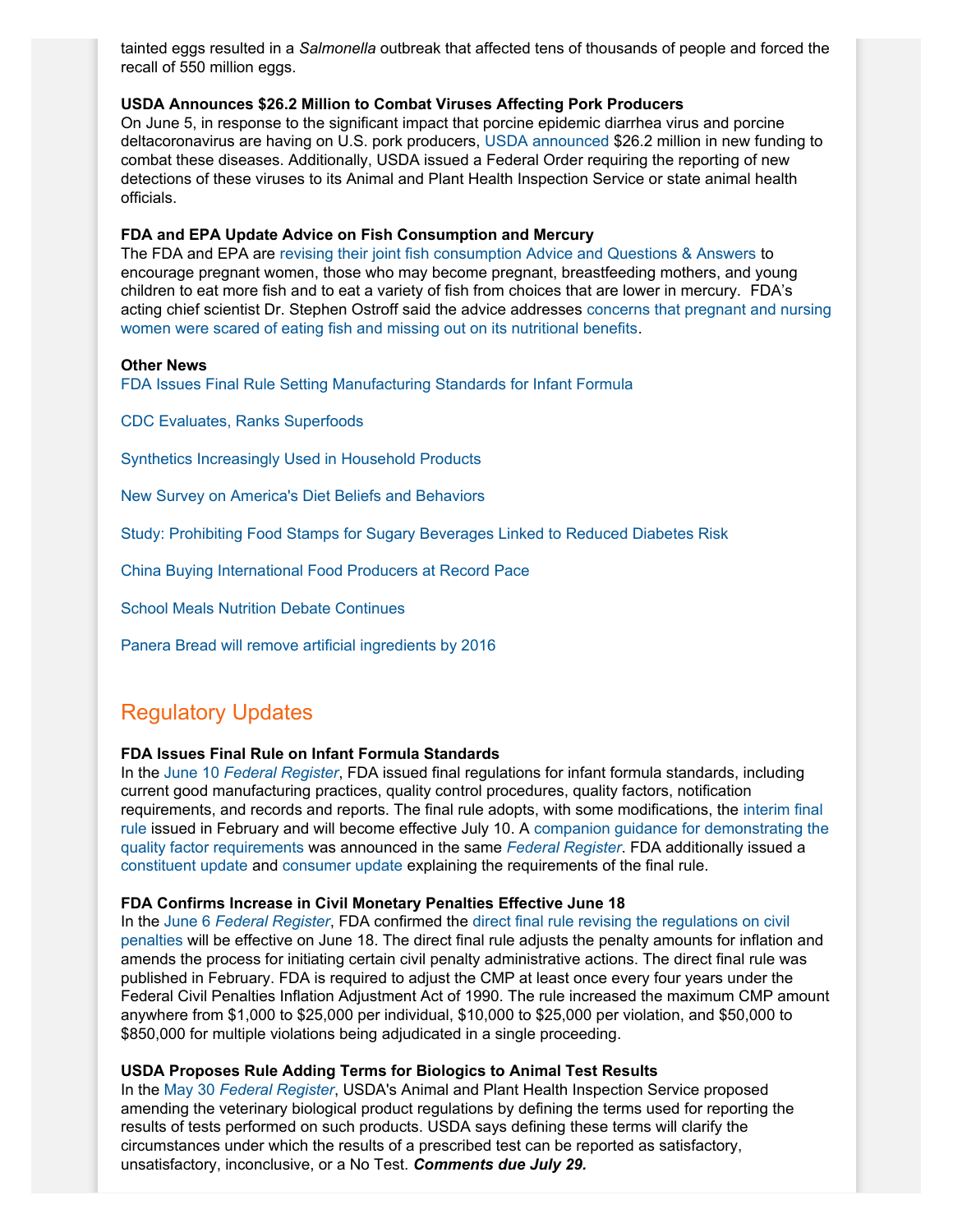# **FDA Publishes Compliance Policy Guide Regarding Food Facility Registration**

In the June 3 *[Federal Register](http://www.gpo.gov/fdsys/pkg/FR-2014-06-03/pdf/2014-12786.pdf)*, FDA announced the availability of its *[Compliance Policy Guide](http://www.fda.gov/downloads/ICECI/ComplianceManuals/CompliancePolicyGuidanceManual/UCM399369.pdf) [Regarding Food Facility Registration for Human and Animal Food](http://www.fda.gov/downloads/ICECI/ComplianceManuals/CompliancePolicyGuidanceManual/UCM399369.pdf)*. The Guide provides guidance for FDA staff on enforcement of food facility registration requirements.

# **USDA Responds to Comments on Raw Beef Testing for Pathogens**

In the June 5 *[Federal Register](http://www.gpo.gov/fdsys/pkg/FR-2014-06-05/pdf/2014-13064.pdf)*, USDA responded to public comments on its August 2013 document *[Changes to Salmonella Verification Sampling Program: Analysis of Raw Beef for Shiga Toxin-](http://www.fsis.usda.gov/wps/wcm/connect/d6372360-f296-43c7-bc79-bbdd29441cf7/2012-0038.htm?MOD=AJPERES)[Producing Escherichia coli and Salmonella](http://www.fsis.usda.gov/wps/wcm/connect/d6372360-f296-43c7-bc79-bbdd29441cf7/2012-0038.htm?MOD=AJPERES)*. USDA's response announced plans to begin analyzing all beef products for *Salmonella* when it performs Shiga toxin-producing *E. coli* tests. The response affirms FSIS's plans for addressing *Salmonella* in raw beef products announced in the document.

### **FDA and EPA Announce Draft Update on Mercury and Fish Consumption**

On June 9, FDA and EPA jointly announced the update of [2004 advice](http://www.fda.gov/food/resourcesforyou/consumers/ucm110591.htm) regarding *What You Need to Know About Mercury in Fish and Shellfish*. The draft update appears in the June 11 *[Federal Register](http://www.gpo.gov/fdsys/pkg/FR-2014-06-11/pdf/2014-13584.pdf)*. The update contains both advice and supplemental questions and answers that go into more detail than the previous version of the document. Notably, the agencies adopt the *[Dietary Guidelines for](http://www.health.gov/dietaryguidelines/dga2010/dietaryguidelines2010.pdf) [Americans 2010](http://www.health.gov/dietaryguidelines/dga2010/dietaryguidelines2010.pdf)*, recommending that pregnant women and women who might become pregnant eat at least eight ounces of fish per week, provided the fish variety is low in mercury.

### **FDA Announces the Following Approved Information Collections**

[Current Good Manufacturing Practice in Manufacturing, Packaging, Labeling, or Holding Operations for](http://www.gpo.gov/fdsys/pkg/FR-2014-05-28/pdf/2014-12293.pdf) [Dietary Supplements](http://www.gpo.gov/fdsys/pkg/FR-2014-05-28/pdf/2014-12293.pdf)

[Request for Information from United States Processors that Export to the European Community](http://www.gpo.gov/fdsys/pkg/FR-2014-06-03/pdf/2014-12816.pdf)

[Pet Event Tracking Network-State, Federal Cooperation to Prevent Spread of Pet Food Related](http://www.gpo.gov/fdsys/pkg/FR-2014-06-03/pdf/2014-12813.pdf) **[Diseases](http://www.gpo.gov/fdsys/pkg/FR-2014-06-03/pdf/2014-12813.pdf)** 

# **FDA Announces the Opportunity to Comment on the Following Proposed Information Collections**

[Focus Groups as Used by the FDA for all FDA-Regulated Products](http://www.gpo.gov/fdsys/pkg/FR-2014-06-05/pdf/2014-13016.pdf) (*comments due July 7*)

[Regulations for Voluntary Grading of Shell Eggs, Poultry Products, and Rabbit Products](http://www.gpo.gov/fdsys/pkg/FR-2014-06-04/pdf/2014-12896.pdf) (*comments due July 7*)

[Karnal Bunt; Importation of Wheat and Related Articles](http://www.gpo.gov/fdsys/pkg/FR-2014-05-30/pdf/2014-12549.pdf) (*comments due July 29*)

[Channels of Trade Policy for Commodities With Residues of Pesticide Chemicals, for Which](http://www.gpo.gov/fdsys/pkg/FR-2014-06-03/pdf/2014-12819.pdf) [Tolerances Have Been Revoked, Suspended, or Modified by the Environmental Protection Agency](http://www.gpo.gov/fdsys/pkg/FR-2014-06-03/pdf/2014-12819.pdf) [Pursuant to Dietary Risk Considerations](http://www.gpo.gov/fdsys/pkg/FR-2014-06-03/pdf/2014-12819.pdf) (*comments due August 4*)

[Third Party Disclosure and Recordkeeping Requirements for Reportable Food](http://www.gpo.gov/fdsys/pkg/FR-2014-06-03/pdf/2014-12823.pdf) (*comments due August 4*)

**USDA Announces the Opportunity to Comment on the Following Proposed Information Collections**

[Dairy Request for Applicant Number](http://www.gpo.gov/fdsys/pkg/FR-2014-06-09/pdf/2014-13287.pdf) (*comments due July 9*)

[Meat Slaughter Industry Survey](http://www.gpo.gov/fdsys/pkg/FR-2014-06-09/pdf/2014-13390.pdf) (*comments due July 9*)

[Category of Plants for Planting Not Authorized for Importation Pending Pest Risk Analysis](http://www.gpo.gov/fdsys/pkg/FR-2014-06-05/pdf/2014-13009.pdf) (*comments due August 4*)

# **Other USDA Announcements**

Agricultural Marketing Orders

- [Kiwifruit Grown in California](http://www.gpo.gov/fdsys/pkg/FR-2014-05-28/pdf/2014-12327.pdf) (*effective May 29*)
- [Oranges, Grapefruit, Tangerines, and Tangelos Grown in Florida](http://www.gpo.gov/fdsys/pkg/FR-2014-05-28/pdf/2014-12287.pdf) (*comments due July 28*)

[Request for Nominations to the Peanut Standard Board](http://www.gpo.gov/fdsys/pkg/FR-2014-05-28/pdf/2014-12320.pdf) (*nominations due July 14*)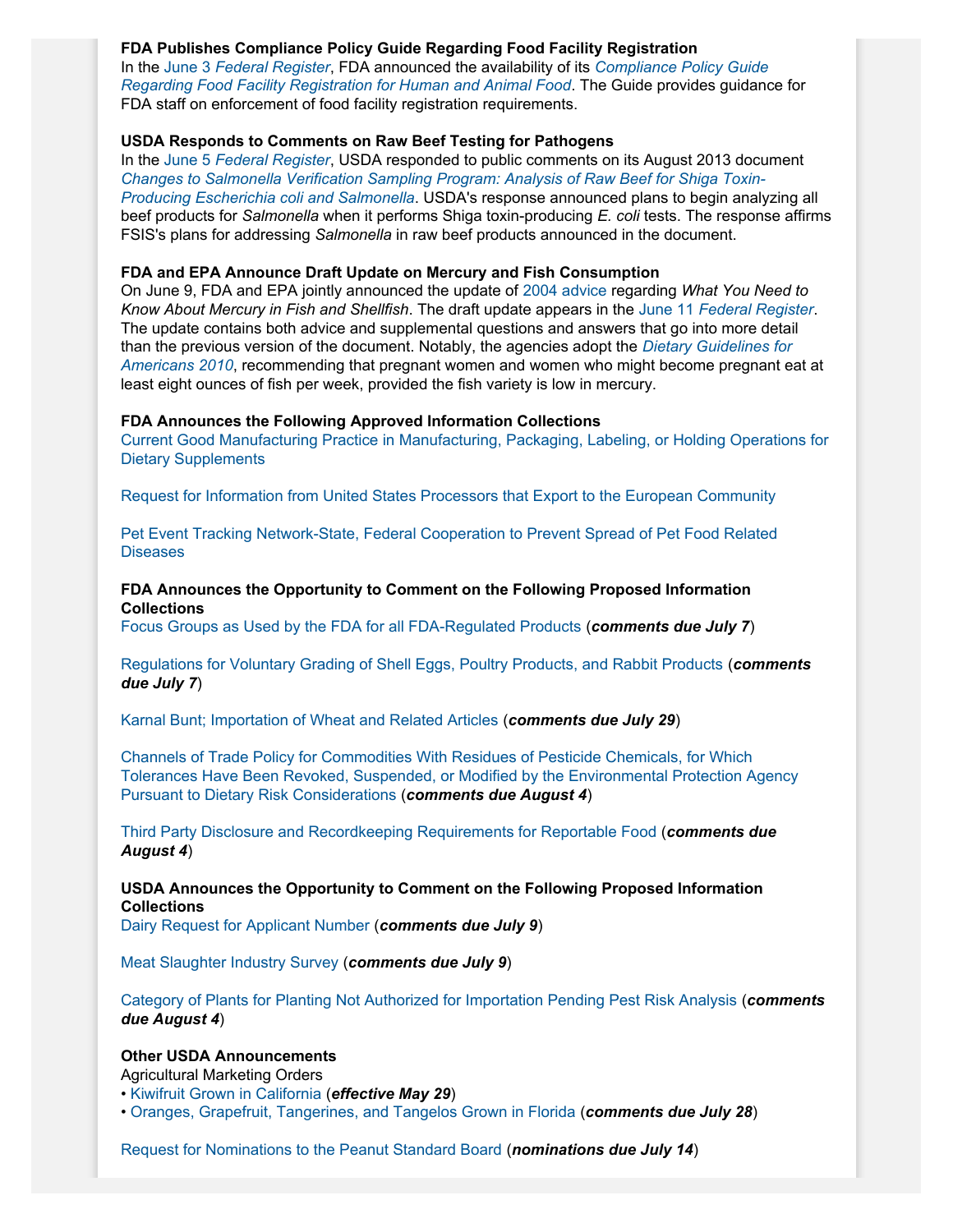[Availability of a Plant Pest Risk Assessment and Environmental Assessment for Preliminary](http://www.gpo.gov/fdsys/pkg/FR-2014-05-30/pdf/2014-12554.pdf) [Determination of Nonregulated Status of Soybean Genetically Engineered for Herbicide Resistance](http://www.gpo.gov/fdsys/pkg/FR-2014-05-30/pdf/2014-12554.pdf) (*comments due June 30*)

[Availability of a Plant Pest Risk Assessment and Environmental Assessment for Determination of](http://www.gpo.gov/fdsys/pkg/FR-2014-05-30/pdf/2014-12555.pdf) [Nonregulated Status of Potato Genetically Engineered for Low Acrylamide Potential and Reduced](http://www.gpo.gov/fdsys/pkg/FR-2014-05-30/pdf/2014-12555.pdf) [Black Spot Bruise](http://www.gpo.gov/fdsys/pkg/FR-2014-05-30/pdf/2014-12555.pdf) (*comments due June 30*)

[Availability of a Plant Pest Risk Assessment and Environmental Assessment for Determination of](http://www.gpo.gov/fdsys/pkg/FR-2014-05-30/pdf/2014-12553.pdf) [Nonregulated Status of Genetically Engineered Alfalfa](http://www.gpo.gov/fdsys/pkg/FR-2014-05-30/pdf/2014-12553.pdf) (*comments due June 30*)

[National Sheep Industry Improvement Center](http://www.gpo.gov/fdsys/pkg/FR-2014-06-03/pdf/2014-12589.pdf) (*comments due July 3*)

[Notice of Affirmation of Addition of a Treatment Schedule for Methyl Bromide Fumigation of Kumquat](http://www.gpo.gov/fdsys/pkg/FR-2014-06-04/pdf/2014-12897.pdf) (*effective June 4*)

[Final Rule: Importation of Female Squash Flowers From Israel](http://www.gpo.gov/fdsys/pkg/FR-2014-06-05/pdf/2014-13007.pdf)

[National Genetic Research Advisory Council](http://www.gpo.gov/fdsys/pkg/FR-2014-06-06/pdf/2014-13206.pdf) (*nominations due June 13*).

# Upcoming Meetings, Workshops, and Conferences

[Meeting of the Codex Alimentarius Commission](http://www.gpo.gov/fdsys/pkg/FR-2014-04-30/pdf/2014-09859.pdf), **June 18**, in Geneva, Switzerland.

[USDA Secretary's Advisory Committee on Animal Health](http://www.gpo.gov/fdsys/pkg/FR-2014-05-16/pdf/2014-11275.pdf), **June 18–19**, in Washington, DC.

[Public Meeting on Proposed Rules on Nutrition and Supplement Facts Labels](http://www.gpo.gov/fdsys/pkg/FR-2014-05-29/pdf/2014-12362.pdf), **June 26**, in Washington, DC.

[General Conference Committee of the National Poultry Improvement Plan \("NPIP"\) and the NPIP's](http://www.gpo.gov/fdsys/pkg/FR-2014-04-08/pdf/2014-07847.pdf) [42nd Biennial Conference,](http://www.gpo.gov/fdsys/pkg/FR-2014-04-08/pdf/2014-07847.pdf) **July 10–12**, in Charlotte, NC.

[National Advisory Council on Maternal, Infant and Fetal Nutrition](http://www.gpo.gov/fdsys/pkg/FR-2014-06-09/pdf/2014-13285.pdf), **July 15–17**, in Arlington, Va.

[2015 Dietary Guidelines Advisory Committee,](http://www.gpo.gov/fdsys/pkg/FR-2014-05-23/pdf/2014-12010.pdf) **July 17–18**, via webcast.

[International Association for Food Protection](http://www.foodprotection.org/annualmeeting/) Annual Meeting, **August 3–6**, in Indianapolis, IN.

# Enforcement Updates

# **Recent Product Recalls**

Bacterial contamination was the primary reason behind most food recalls over the last two weeks. Two dog food products were recalled for *Salmonella* contamination, as were chia seed and flaxseed powder products, ground pepper, and snack crackers. Minced crab meat was recalled for *Listeria* contamination. A dietary supplement maker also recently issued an expanded recall for its products that may contain undeclared pharmaceutical ingredients. Two companies issued a recalls of products packed in the wrong container that does not warn consumers that the product contains nuts. Lamb and sheep feed was recalled for high copper content.

USDA posted only one recall over the last two weeks: 363 pounds of boneless skinless chicken breasts with teriyaki seasoning were recalled due to misbranding because the product was formulated with wheat, yet the label claimed the product was gluten free.

For a complete list of product recalls, click [here](http://www.fda.gov/safety/recalls/) for FDA-regulated products, and [here](http://www.fsis.usda.gov/wps/portal/fsis/topics/recalls-and-public-health-alerts/current-recalls-and-alerts) for USDAregulated products.

#### **Recent Warning Letters**